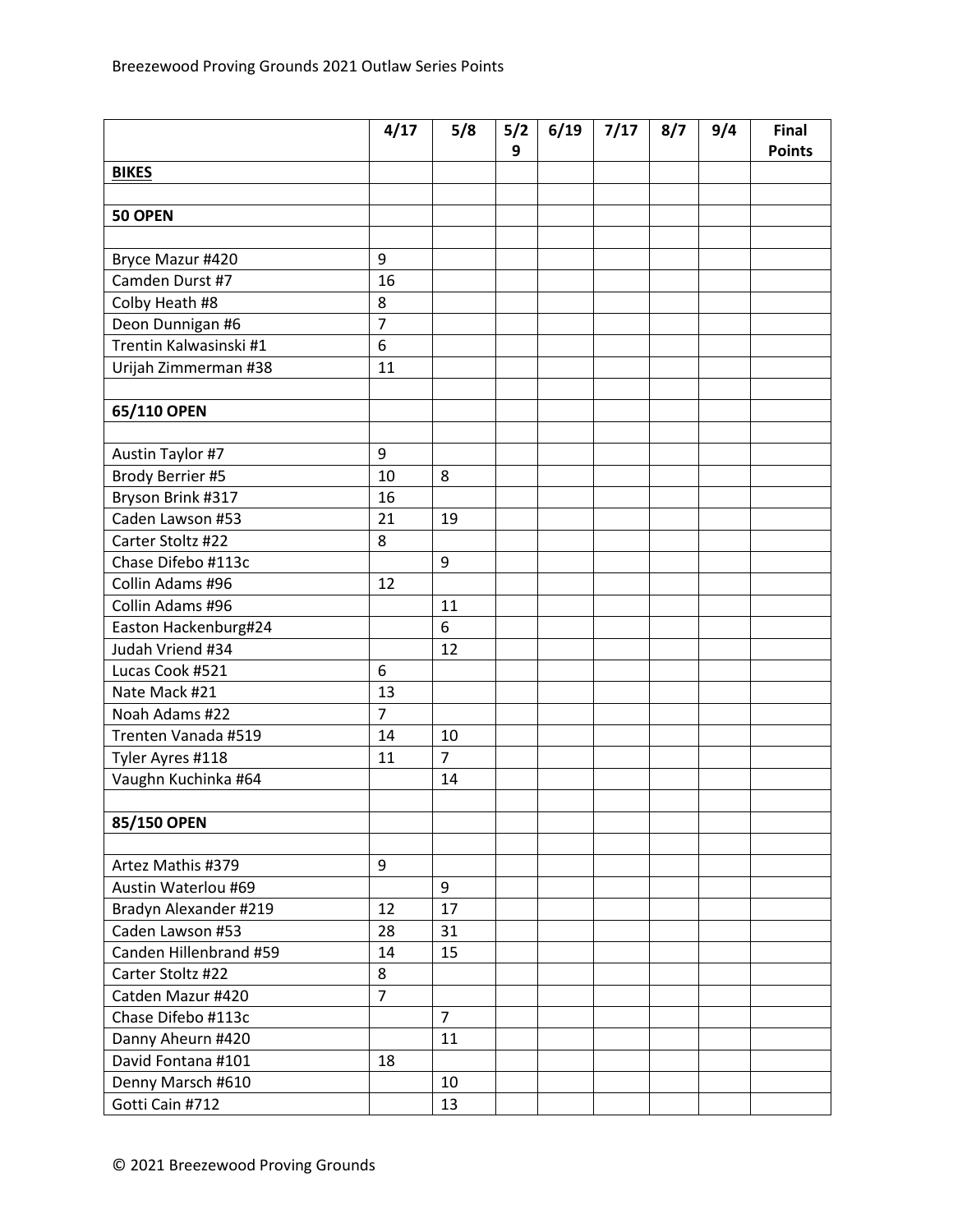| Kameron Holderbaum #44      |    | 26             |  |  |  |
|-----------------------------|----|----------------|--|--|--|
| Kevin Deremer #1k           | 20 | 21             |  |  |  |
| Kristyn Oliver #19          |    | 14             |  |  |  |
| Levi Ramsey #97             | 11 |                |  |  |  |
| Lucas Adams #14             | 13 | 12             |  |  |  |
| Lucas Colledge #21x         | 19 |                |  |  |  |
| Lucas Lecorchick #59        | 15 | 19             |  |  |  |
| Malichi Sudol #21           |    | 23             |  |  |  |
| Matthew Young #04           |    | 24             |  |  |  |
| Micah Sayers #14            |    | 18             |  |  |  |
| Nate Mack #21               | 10 |                |  |  |  |
| Sebastian Carella #627      | 16 | 22             |  |  |  |
| Trent Hazelton #723         | 23 | 8              |  |  |  |
| Tyler Kull #811             | 17 | 20             |  |  |  |
| Wesley Franke #773          | 21 |                |  |  |  |
| Will Thacker #11            |    | 16             |  |  |  |
|                             |    |                |  |  |  |
| <b>KOOL BOY</b>             |    |                |  |  |  |
|                             |    |                |  |  |  |
| Braden Coulter #852         |    | 9              |  |  |  |
| Braden Povlik #13           |    | 8              |  |  |  |
| Brady Lanzendorfer #x       | 16 |                |  |  |  |
| Brandon Loultz #100         | 8  |                |  |  |  |
| Brendan VanSant #190        | 18 | 22             |  |  |  |
| Briar Jamison #5B           |    | 13             |  |  |  |
| Cameron Bash #36            | 14 | 12             |  |  |  |
| Canden Hillenbrand #59      | 10 |                |  |  |  |
| Gage Boden #28              | 11 | 10             |  |  |  |
| John Kerr #83               | 13 | 11             |  |  |  |
| Josiah Dick #290            | 17 |                |  |  |  |
| Kaige Norris #22            | 19 | 17             |  |  |  |
| Kyle Cunningham #219        | 15 | 15             |  |  |  |
| Matthew VanSant #189        | 26 |                |  |  |  |
| Nathan Crowe #7             |    | $\overline{7}$ |  |  |  |
| Robert Shuster #831         | 21 |                |  |  |  |
| Tyler Hinson #27            | 9  |                |  |  |  |
| Wesley Franke #773          | 12 |                |  |  |  |
| Weston Musser #77           |    | 14             |  |  |  |
|                             |    |                |  |  |  |
| <b>TWO STROKE OPEN</b>      |    |                |  |  |  |
|                             |    |                |  |  |  |
| Adam Miller #57             | 16 | 13             |  |  |  |
| Antonio Mathis #474         | 17 |                |  |  |  |
| Brandon Ryman #92           | 9  |                |  |  |  |
| <b>Braxton Mitchell #20</b> | 25 |                |  |  |  |
| Brendan VanSant #190        | 15 | 14             |  |  |  |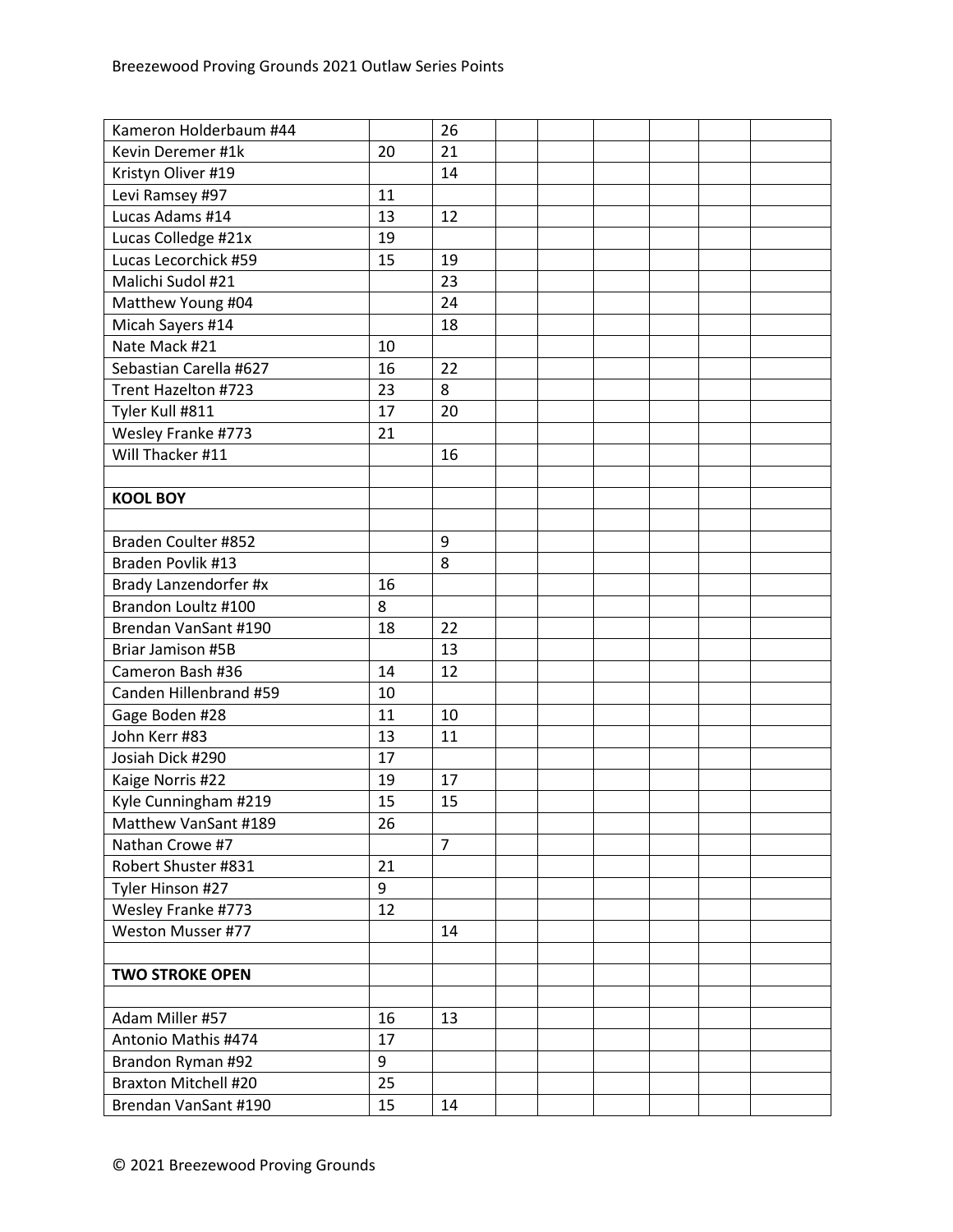| Caden Lawson #53               |                     | 11               |  |  |  |
|--------------------------------|---------------------|------------------|--|--|--|
| Cameron Bash #36               | 14                  | 9                |  |  |  |
| Creed Norris #21               | 12                  | 8                |  |  |  |
| Daniel Reinhardt #871          | 11                  |                  |  |  |  |
| David Swinger #3x              |                     | 10               |  |  |  |
| Dustin Mallow #58              | 20                  | 16               |  |  |  |
| Joey Deneen #375               |                     | 21               |  |  |  |
| Joshua David #11               | 8                   |                  |  |  |  |
| Josiah Dick #290               | 13                  |                  |  |  |  |
| Kaleb Popson #62               | 10                  |                  |  |  |  |
| Robert Shuster #831            | 18                  |                  |  |  |  |
| Scott Walter #714              |                     | $\overline{7}$   |  |  |  |
| Travis Welsner #799            |                     | 12               |  |  |  |
|                                |                     |                  |  |  |  |
| <b>WOMEN OPEN</b>              |                     |                  |  |  |  |
|                                |                     |                  |  |  |  |
| Alaynae Forney #369            | 11                  | 12               |  |  |  |
| Baylee Karcher #4              | $\overline{7}$      | 9                |  |  |  |
| Brooklyn Hensley #07           | 9                   | 11               |  |  |  |
| Chloe Scott #29                | 8                   | 10               |  |  |  |
| Jessica Hepner #323            |                     | 14               |  |  |  |
| Kailynn Burkholow #7           |                     | 6                |  |  |  |
| Kristyn Oliver #19             |                     | $\overline{7}$   |  |  |  |
| Nevaeh Stahlman #66            |                     | 8                |  |  |  |
| Sam Waldrop #336               | 16                  | 19               |  |  |  |
|                                |                     |                  |  |  |  |
|                                |                     |                  |  |  |  |
| <b>OPEN TROPHY - NO POINTS</b> |                     |                  |  |  |  |
|                                |                     |                  |  |  |  |
| #23                            | $11^{th}$           |                  |  |  |  |
| Aaron Miller #12               | $20^{th}$           |                  |  |  |  |
| Adam Gingrich #56              | $22^{nd}$           |                  |  |  |  |
| Alston Marker #17x             | $3^{\overline{rd}}$ |                  |  |  |  |
| Brady Lanzendorfer #x          | $16^{th}$           | $6^{\text{th}}$  |  |  |  |
| Bryce Plessinger #117          |                     | $11^{\text{th}}$ |  |  |  |
| Caleb Middleton #525           | $17^{\text{th}}$    |                  |  |  |  |
| Chase Linaweaver #727          | 7 <sup>th</sup>     | 2 <sup>nd</sup>  |  |  |  |
| Chucky Hropovich #09           | 18 <sup>th</sup>    | 9 <sup>th</sup>  |  |  |  |
| Cody Gerz #22                  |                     | $8^{\text{th}}$  |  |  |  |
| David Breault #13              |                     | $4^{\text{th}}$  |  |  |  |
| Dylan Coon #78                 | $14^{\text{th}}$    | $12^{\text{th}}$ |  |  |  |
| Dylan Snyder #599              | $13^{\text{th}}$    | 7 <sup>th</sup>  |  |  |  |
| Julius Thomas #202             | 21 <sup>st</sup>    |                  |  |  |  |
| Kyle Hott #219                 | $12^{th}$           |                  |  |  |  |
| Kyte Murroy #126               | 4 <sup>th</sup>     |                  |  |  |  |
| Logan Bishop #925              | $19^{\text{th}}$    |                  |  |  |  |
|                                |                     |                  |  |  |  |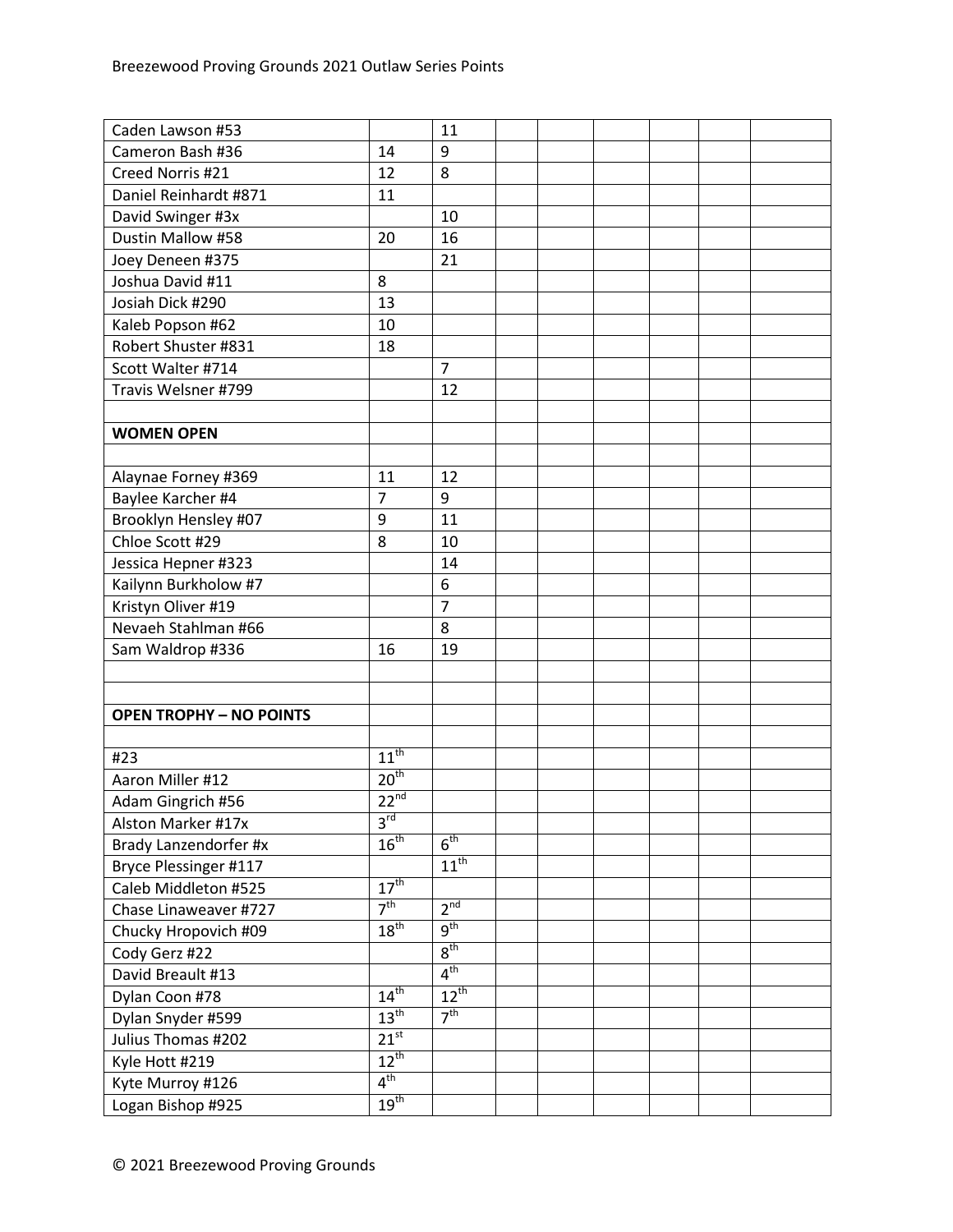| Mad Dog #x              | $10^{th}$            |                      |  |  |  |
|-------------------------|----------------------|----------------------|--|--|--|
| Matthew VanSant #189    |                      | $3^{\text{rd}}$      |  |  |  |
| Noah Hazelton #66       | 9 <sup>th</sup>      |                      |  |  |  |
| Rick Fosbrink #23       |                      | $14^{\text{th}}$     |  |  |  |
| Roy Povlick #205        |                      | $15^{\text{th}}$     |  |  |  |
| Ryan Sensenig #20       | $23^{rd}$            |                      |  |  |  |
| Skylar Whittington #259 | 2 <sup>nd</sup>      |                      |  |  |  |
| Tanner Ott #616         |                      | 13 <sup>th</sup>     |  |  |  |
| Taylor Collett #30      |                      | 1 <sup>st</sup>      |  |  |  |
| Travis Kibe #305        | 15 <sup>th</sup>     |                      |  |  |  |
| Trevor Kramer #8        | 8 <sup>th</sup>      |                      |  |  |  |
| Tyler Adams #710        | 5 <sup>th</sup>      | 5 <sup>th</sup>      |  |  |  |
| Tyler Helwig #13        | 1 <sup>st</sup>      |                      |  |  |  |
| Tyler Hinson #27        | 24 <sup>th</sup>     |                      |  |  |  |
| Tyler Marlin #1         | 6 <sup>th</sup>      | $10^{th}$            |  |  |  |
|                         |                      |                      |  |  |  |
| <b>250 BEGINNER</b>     |                      |                      |  |  |  |
|                         |                      |                      |  |  |  |
| Aaron Miller #12        | 19                   | 16                   |  |  |  |
| Adam Croson #12         | 23                   | 26                   |  |  |  |
| Adam Gingrich #56       | 11                   | 13                   |  |  |  |
| Alan Graham #705        | 20                   | 20                   |  |  |  |
| Alaynae Forney #364     | 7                    | $\overline{7}$       |  |  |  |
| Alston Marker #17x      | $34-1$ <sup>st</sup> |                      |  |  |  |
| Austin Crouse #54       |                      | $31-3$ <sup>rd</sup> |  |  |  |
| Benton Moyer #17        | $34-1$ <sup>st</sup> |                      |  |  |  |
| Brad Coulter #852       | 12                   | 10                   |  |  |  |
| Brandon Flick #326      | 19                   |                      |  |  |  |
| Brandon Slebodnick #854 | $28-2^{nd}$          |                      |  |  |  |
| Brayden Beal #187       | 10                   |                      |  |  |  |
| Brock Adams #3          | 24                   |                      |  |  |  |
| Cade Mcdermott #6       |                      | 18                   |  |  |  |
| Chad Brindle #5         | 24                   |                      |  |  |  |
| Chad Brindle Jr #345    | 21                   |                      |  |  |  |
| Cody Miller #48         |                      | 28                   |  |  |  |
| Colby Troutman #555     | 16                   | 12                   |  |  |  |
| Cole Minovich #301      | 9                    | 12                   |  |  |  |
| Colin Seiler #14        | 24                   |                      |  |  |  |
| Conner Eagle #2         | 15                   |                      |  |  |  |
| Creed Norris #21        | 13                   | 22                   |  |  |  |
| Damian Hensley #10      | 19                   | 22                   |  |  |  |
| David Breault #13       |                      | 17                   |  |  |  |
| David Gray #43          | 22                   |                      |  |  |  |
| David Silups #99        | 22                   |                      |  |  |  |
| David Wood #111         | 18                   | 9                    |  |  |  |
| Devon Stump #3          | 21                   | 21                   |  |  |  |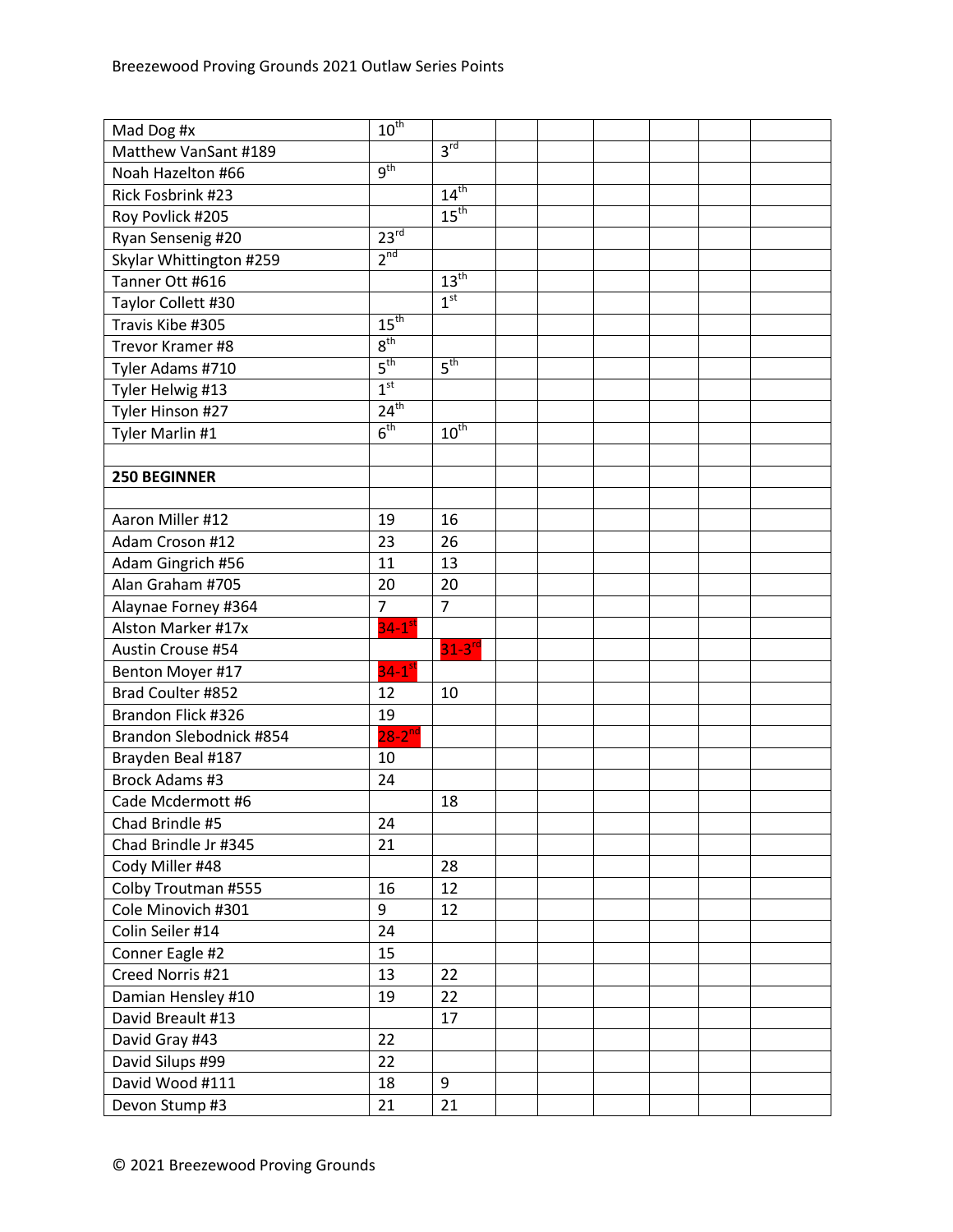| Dillion Mealey #34       |                   | 13                   |  |  |  |
|--------------------------|-------------------|----------------------|--|--|--|
| Dylan Page #102          | 11                |                      |  |  |  |
| <b>Edward Gomez #10x</b> |                   | 9                    |  |  |  |
| Eric Von Lange #112      | 9                 | 29                   |  |  |  |
| Evan Griffith #720       | 26                | 25                   |  |  |  |
| Gabe Bove #2             |                   | 25                   |  |  |  |
| Gage Boden #28           | 8                 | 16                   |  |  |  |
| Gideon Smith #33         | 18                | 24                   |  |  |  |
| Gio Feudale #4           | 14                | 8                    |  |  |  |
| Grey Abbott #240         | 16                |                      |  |  |  |
| Jacob Sunderland #109    |                   | 30                   |  |  |  |
| Jaden Dettinger #88      | 23                | $\overline{7}$       |  |  |  |
| Jaidyn Letterman #65     | 17                |                      |  |  |  |
| Jared Porter #234        | 16                |                      |  |  |  |
| Jason Glaze #912         |                   | 11                   |  |  |  |
| Jason Manikowski #28     | 17                | 18                   |  |  |  |
| Jason Riddleberger #26   | 17                |                      |  |  |  |
| Jayden Dawson #7         | 11                |                      |  |  |  |
| Jessica Hepner #323      |                   | 14                   |  |  |  |
| John Kerr #83            | 15                | 11                   |  |  |  |
| Josh Chrest #317         |                   | 17                   |  |  |  |
| Josh Coulter #320        | 20                | 20                   |  |  |  |
| Josh Dixon #741          | 23                | 21                   |  |  |  |
| Justin Verbonitz #410    | 25                |                      |  |  |  |
| Kaden Wagner #1          | 18                |                      |  |  |  |
| Kaleb Popson #62         | $\overline{7}$    |                      |  |  |  |
| Kameron Holderbaum #44   |                   | 27                   |  |  |  |
| Kaz Thompson #335        | 15                | 15                   |  |  |  |
| Kyle Cunningham #219     | 22                | $33-2$ <sup>nd</sup> |  |  |  |
| Kyle Ramsey #17          | 20                | 27                   |  |  |  |
| Landon Dattingey #69     | 26                |                      |  |  |  |
| Logan Bishop #925        | 29-2 $^{\sf{nd}}$ |                      |  |  |  |
| Marshall Amspacher #747  | 13                |                      |  |  |  |
| Matthew Yeretta #525     | 10                |                      |  |  |  |
| Mikey Stull #702         | $\boldsymbol{6}$  |                      |  |  |  |
| Nathan Heath #8          | 25                |                      |  |  |  |
| Nick McCann #8           | 12                |                      |  |  |  |
| Nick Seek #715           | 13                | 14                   |  |  |  |
| On Doug #800             |                   | 10                   |  |  |  |
| Paulie Bove #18          |                   | $38-1$ <sup>st</sup> |  |  |  |
| Robert Mentzer #722      | $29 - 2^{nd}$     |                      |  |  |  |
| Robert Winter #43        |                   | $30 - 3^{rd}$        |  |  |  |
| Scott Walter #714        | 12                | 15                   |  |  |  |
| Shawn Koller #08         | 8                 | 8                    |  |  |  |
| Taylor Smith #x          | 14                |                      |  |  |  |
| Tom Weir #11             |                   | 24                   |  |  |  |
|                          |                   |                      |  |  |  |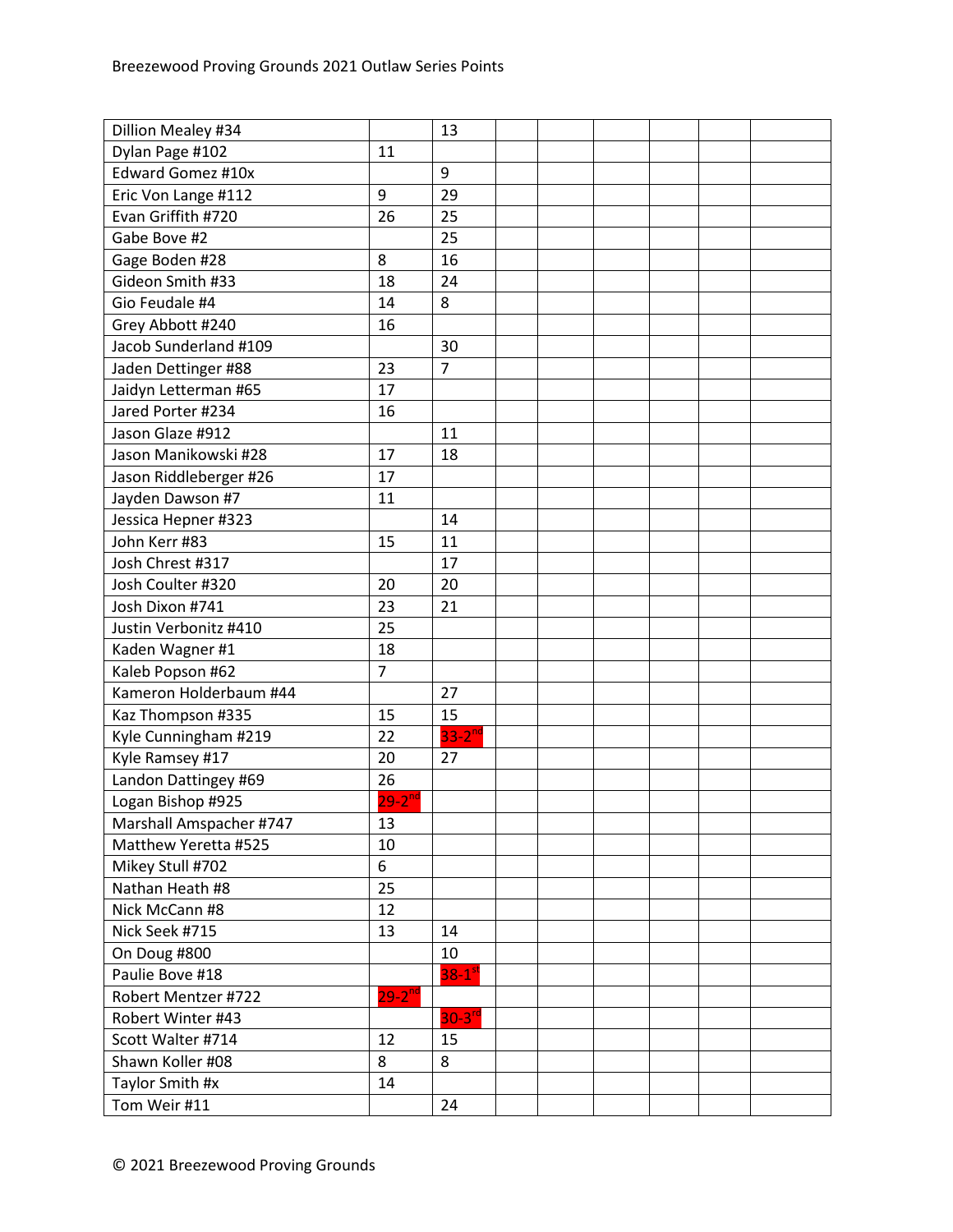| Tony Stilling #23       |                      | 19                     |  |  |  |
|-------------------------|----------------------|------------------------|--|--|--|
| Travis Berggren #122    | $26-3^{rd}$          | $37-1$ <sup>st</sup>   |  |  |  |
| Travis Weisner #799     |                      | $32-2^{nd}$            |  |  |  |
| Trevor Sabal #909       | 10                   |                        |  |  |  |
| Tyler Gardner #209      | 14                   |                        |  |  |  |
| Tyler Lanza #22         |                      | 26                     |  |  |  |
| Weston Barnes #1        | 9                    |                        |  |  |  |
| William Shockey #217    | $33-1$ <sup>st</sup> | 23                     |  |  |  |
| Wilson Berggren #27     | 25                   | 23                     |  |  |  |
| Zach Tanis #789         |                      | 19                     |  |  |  |
| Zack Mack #616          | 21                   |                        |  |  |  |
| Zack Rickard #41        | $27-3$ <sup>rd</sup> | 28                     |  |  |  |
| Zack Shaw #525          | $27 - 3^{rd}$        | 29                     |  |  |  |
|                         |                      |                        |  |  |  |
|                         |                      |                        |  |  |  |
| <b>450 BEGINNER</b>     |                      |                        |  |  |  |
|                         |                      |                        |  |  |  |
| #23                     | 13                   |                        |  |  |  |
| #331                    | 18                   |                        |  |  |  |
| Aaron Miller #12x       |                      | 13                     |  |  |  |
| Antonio Mathis #474     | 19                   |                        |  |  |  |
| Billy Hildebrand#43     |                      | 20                     |  |  |  |
| Blake Lincoln #555      | $32-1$ <sup>st</sup> | 21                     |  |  |  |
| Blaze Moyer #248        | 20                   | 19                     |  |  |  |
| Brandon Ryman #92       | 6                    |                        |  |  |  |
| Brandon Slebdonick #854 | 11                   |                        |  |  |  |
| <b>Brock Adams #333</b> | 8                    |                        |  |  |  |
| Bryce Plessinger #117   | 22                   | 21                     |  |  |  |
| Bubba Lincoln #222      | 10                   |                        |  |  |  |
| Cade Leatherman #367    |                      | 18                     |  |  |  |
| Carl Davenport #88      | 12                   | 11                     |  |  |  |
| Chris Mirs #55          | 15                   |                        |  |  |  |
| Cody Gerz #22           | $25 - 3^{rc}$        |                        |  |  |  |
| Cody Grey #504          | 17                   |                        |  |  |  |
| Cody Miller #316        |                      | $\overline{7}$         |  |  |  |
| Cole Gerz #46           | 22                   | $22-3$ <sup>rd</sup>   |  |  |  |
| David Manikowski #113   | 24                   | 20                     |  |  |  |
| David Riconni #737      | 17                   |                        |  |  |  |
| David Swinger #3        | 19                   | 15                     |  |  |  |
| Dennis Marsch #613      |                      | 10                     |  |  |  |
| Derrick Kuchinka #64    |                      | $23-3$ <sup>rd</sup>   |  |  |  |
| Devon Stump #3          | 15                   | 19                     |  |  |  |
| Dylan Coon #78          | $25-3$ <sup>rd</sup> | $29 - 1$ <sup>st</sup> |  |  |  |
| Dylan Snyder #599       | $32-1$ <sup>st</sup> | $25-2^{\overline{nd}}$ |  |  |  |
| Eric VonLange #112      |                      | 15                     |  |  |  |
| Gordy Marsch #331       |                      | 12                     |  |  |  |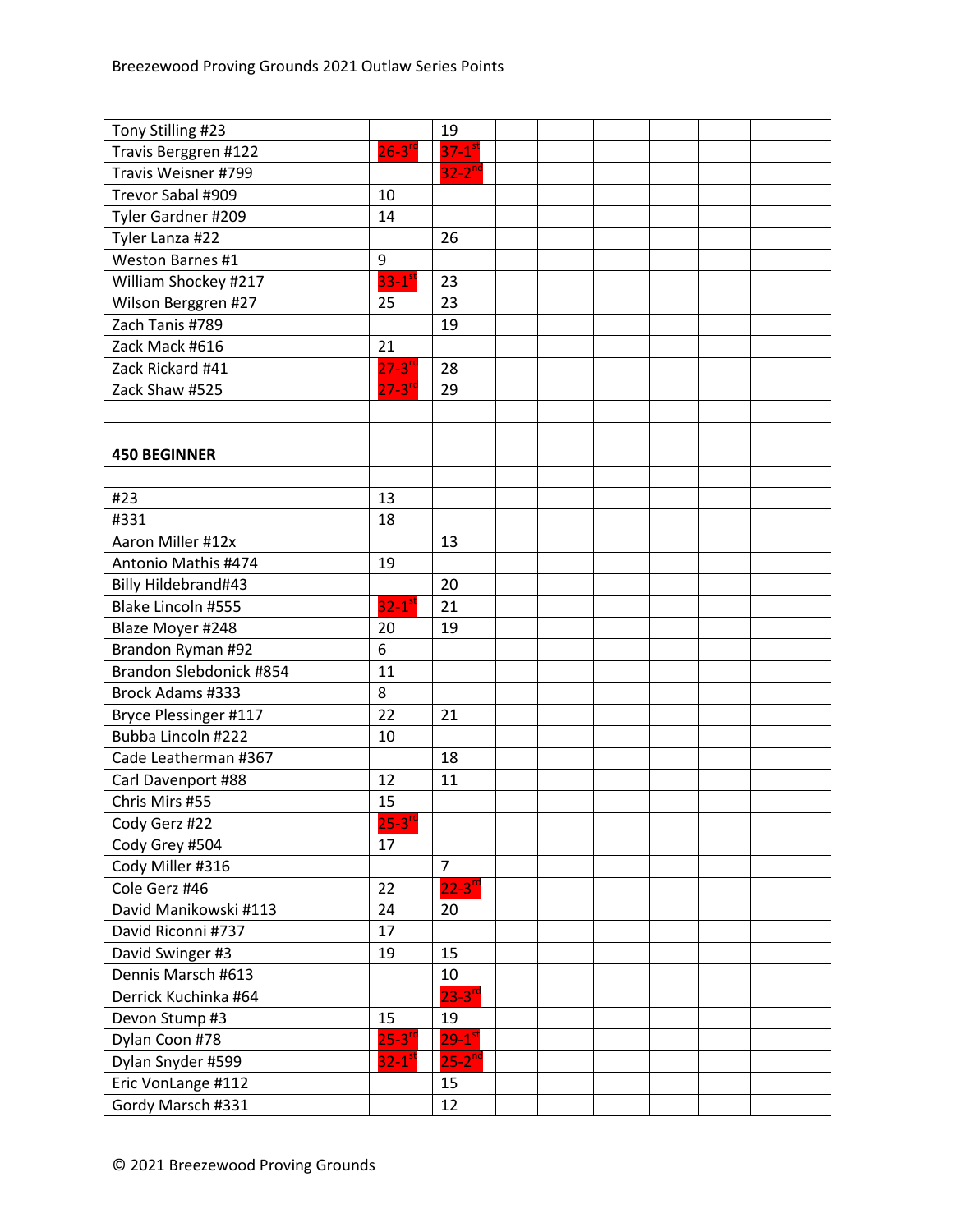| Jacob Sunderlin #109        |                | 6                    |  |  |  |
|-----------------------------|----------------|----------------------|--|--|--|
| Jarred Coleman #96          | $\overline{7}$ |                      |  |  |  |
| Jason Keefer #817           |                | 12                   |  |  |  |
| Jason Riddleberger #26      | 14             |                      |  |  |  |
| Josh Chrest #317            |                | 16                   |  |  |  |
| Josh Coulter #320           |                | 8                    |  |  |  |
| Justin Adams #20            | 16             |                      |  |  |  |
| Justin Verbonitz #410       | 23             |                      |  |  |  |
| Kaleb Popson #62            | $\overline{7}$ |                      |  |  |  |
| Matt Adams #1               | $27 - 2^{nd}$  |                      |  |  |  |
| Michael Cox #248            | 12             | 11                   |  |  |  |
| Mikey Stull #702            | 20             | 14                   |  |  |  |
| Nick Feudale #14            | 11             |                      |  |  |  |
| Nick Richardson #45         | 18             | 17                   |  |  |  |
| Paulie Bove #18             |                | $30-1$ <sup>st</sup> |  |  |  |
| Quentin Thomas #17          | 13             | 10                   |  |  |  |
| Robert Mentzer #722         | 23             |                      |  |  |  |
| Robert Winter #43           |                | 8                    |  |  |  |
| Ryan Adams #878             | 9              | 9                    |  |  |  |
| Ryan Sensenig #20           | 10             |                      |  |  |  |
| Scott Walter #714           | 9              |                      |  |  |  |
| Shane Jernigan #156         | 21             | 18                   |  |  |  |
| Tanner Ott #616             |                | 13                   |  |  |  |
| Tayte Donovan #717          | 24             |                      |  |  |  |
| Tim Schmidt #258            |                | 9                    |  |  |  |
| Tony Stilling #23           |                | 17                   |  |  |  |
| Travis Ritter #420          | 21             | 14                   |  |  |  |
| Travis Welsner #799         |                | $24-2$ <sup>nd</sup> |  |  |  |
| Wes Fritz #46               | 14             |                      |  |  |  |
| William Shockey #217        | $27 - 2^{nd}$  | 22                   |  |  |  |
| Zachary Burgan #27          | 8              |                      |  |  |  |
| Zack Shaw #525              |                | 16                   |  |  |  |
| Zan Wills #99               | 16             |                      |  |  |  |
|                             |                |                      |  |  |  |
| <b>250 INTERMEDIATE</b>     |                |                      |  |  |  |
|                             |                |                      |  |  |  |
| Adam Miller #57             | 16             |                      |  |  |  |
| Alex Wiggins #182           |                | 6                    |  |  |  |
| <b>Braxton Mitchell #20</b> | 37             |                      |  |  |  |
| Brock Jumper #112           | 27             |                      |  |  |  |
| Caleb Allebaugh #113        |                | 19                   |  |  |  |
| Chance Fisher #79           | 18             | 15                   |  |  |  |
| Chase Linaweaver #727       | 19             | 22                   |  |  |  |
| Chris Hazelton #65          | 17             | 13                   |  |  |  |
| Danny Waldrop #73           | 12             | 12                   |  |  |  |
| Dayne Miller #28            |                | 8                    |  |  |  |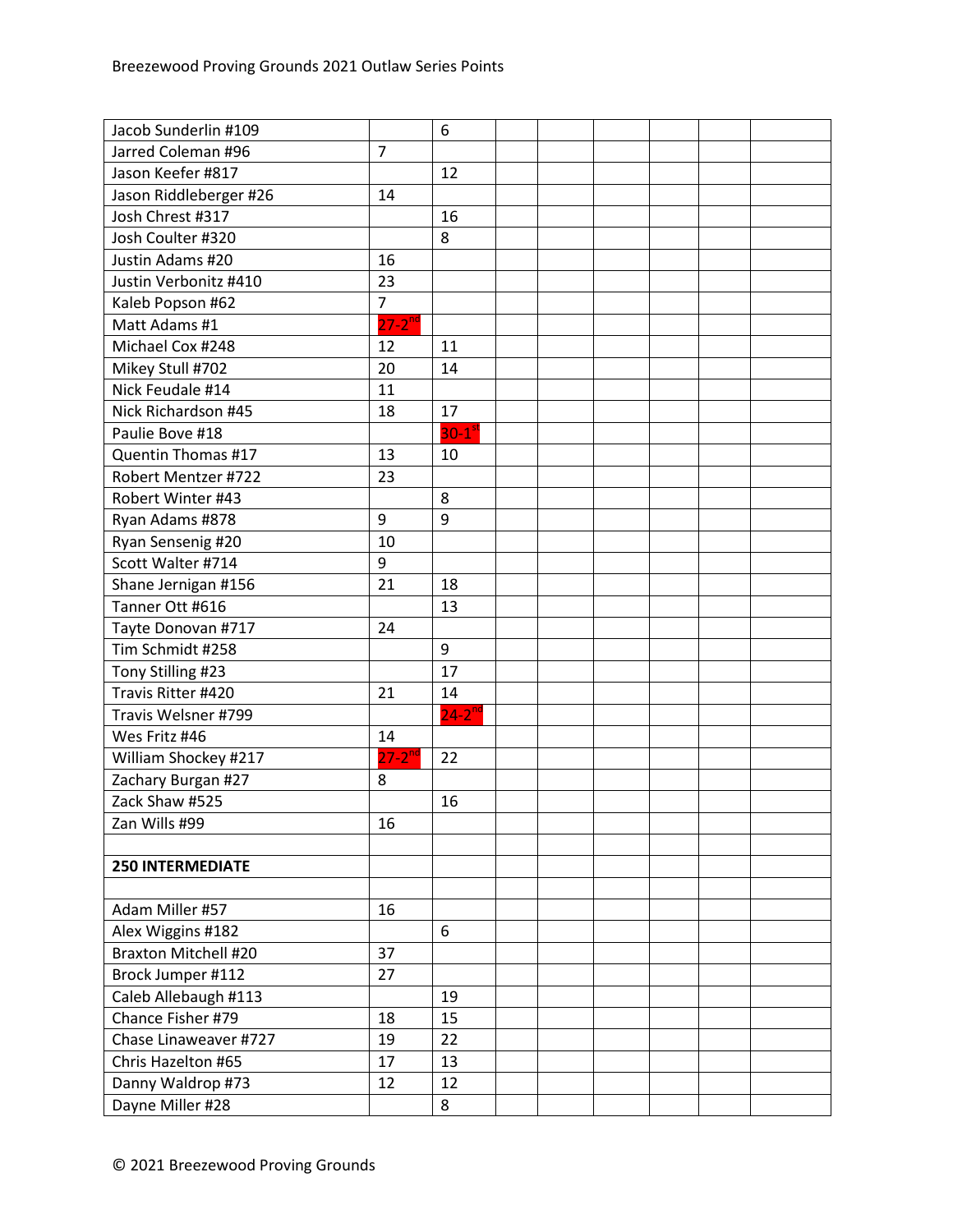| Dean Childers #188          |                | 17             |  |  |  |
|-----------------------------|----------------|----------------|--|--|--|
| Ethan Schwartz #826         | 13             |                |  |  |  |
| Gage Allebaugh #118         |                | $\overline{7}$ |  |  |  |
| Joey Gerz #2                | 8              |                |  |  |  |
| Josh Phillips #51           | 10             |                |  |  |  |
| Joshua David #11            | 20             |                |  |  |  |
| Kaige Norris #22            | 21             | 18             |  |  |  |
| Marcus Everly #13           | 29             | 10             |  |  |  |
| Matthew VanSant #189        | 32             | 27             |  |  |  |
| Michael Ashby #56           | 14             |                |  |  |  |
| Noah Hazelton #66           | 23             | 20             |  |  |  |
| Robert Shuster #831         | 30             |                |  |  |  |
| Sam Waldrp #336             |                | 9              |  |  |  |
| Sam Wilson #131             | 9              |                |  |  |  |
| Scott Garrety #117          | 25             |                |  |  |  |
| Thorn Brothers #151         | 28             | 14             |  |  |  |
| Trevor Kramer #8            | 22             |                |  |  |  |
| Tyler Adams #710            | 15             | 16             |  |  |  |
| Tyler Bockman #219          | 24             |                |  |  |  |
| Tyler Hill #512             | 26             | 11             |  |  |  |
| Zach Waldrop #116           | 11             |                |  |  |  |
|                             |                |                |  |  |  |
| <b>450 INTERMEDIATE</b>     |                |                |  |  |  |
|                             |                |                |  |  |  |
| Adam Miller #57             | 16             | 6              |  |  |  |
| Brady Lanzendorfer #71      |                | 10             |  |  |  |
| <b>Braxton Mitchell #20</b> | 34             |                |  |  |  |
| Brett Pochet #225           | 22             | 16             |  |  |  |
| Casey Payne #34             | 14             |                |  |  |  |
| Chucky Hropovich #09        | 13             | 9              |  |  |  |
| Cody Johnson #31            | 29             |                |  |  |  |
| Dayne Miller #28            |                | 15             |  |  |  |
| Dean Childers #188          |                | 14             |  |  |  |
| Dustin Mallow #58           | 10             | 17             |  |  |  |
| Greg Seltzer #10            | 20             | 25             |  |  |  |
| Jacoby Finlaysen #10        | 9              |                |  |  |  |
| John Selby 317              | 19             |                |  |  |  |
| Josh Buckner #56            | 8              | $\overline{7}$ |  |  |  |
| Marcus Everly #13           | 25             | 18             |  |  |  |
| Michael Ashby #56           | 12             |                |  |  |  |
| Noah Hazelton #66           | 17             |                |  |  |  |
| Pat Vaughn #114             | $\overline{7}$ |                |  |  |  |
| Robert Shuster #831         | 26             |                |  |  |  |
| Sam Wilson #131             | 21             |                |  |  |  |
| Stone Dyer #187             | 24             |                |  |  |  |
| Taylor Collett #30          |                | 20             |  |  |  |
|                             |                |                |  |  |  |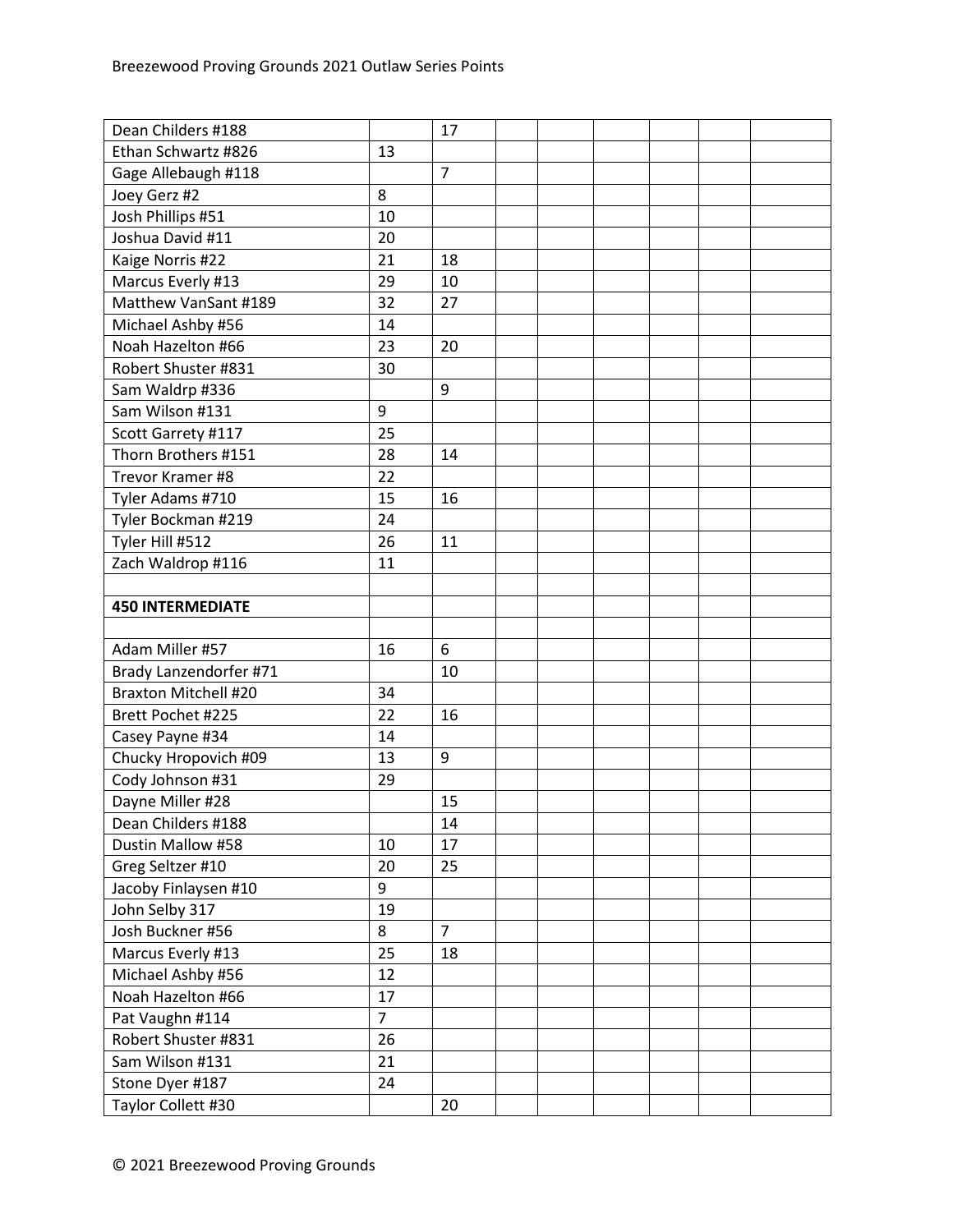| Thorn Brothers #151     | 23             | 13             |  |  |  |
|-------------------------|----------------|----------------|--|--|--|
| Travis Kibe #305        | 27             | 12             |  |  |  |
| Tyler Adams #710        | 18             | 11             |  |  |  |
| Tyler Hill #512         | 15             | 8              |  |  |  |
| Wyatt Everhart #510     | 11             |                |  |  |  |
|                         |                |                |  |  |  |
| <b>250 ADVANCED</b>     |                |                |  |  |  |
|                         |                |                |  |  |  |
| Benton Moyer #17        |                | 6              |  |  |  |
| Cody Andres #50         | 10             |                |  |  |  |
| Timmy Crosby #279       | 15             | 13             |  |  |  |
| Tommy Lenz #283         | $\overline{7}$ |                |  |  |  |
| Tyler Marlin #1         | 8              | 8              |  |  |  |
| Wyatt Everhart #510     | 6              |                |  |  |  |
|                         |                |                |  |  |  |
| <b>450 ADVANCED</b>     |                |                |  |  |  |
|                         |                |                |  |  |  |
| Andrew Day #94          |                | 12             |  |  |  |
| Cody Andres #50         | 9              |                |  |  |  |
| Joey Deneen #257        |                | 10             |  |  |  |
| Josh Howser #718        | 17             | 8              |  |  |  |
| Kyle Hott #219          | $\overline{7}$ |                |  |  |  |
| Randy Lawson #209       | 10             | 6              |  |  |  |
| Ryan Rassa #307         |                | 9              |  |  |  |
| Skylar Whittington #259 | 6              |                |  |  |  |
| Timmy Crosby #279       | 12             | 17             |  |  |  |
| Tyler Helwig #13        | 8              | $\overline{7}$ |  |  |  |
|                         |                |                |  |  |  |
| VET 30+ OPEN            |                |                |  |  |  |
|                         |                |                |  |  |  |
| Alex Wiggins #182       |                | 12             |  |  |  |
| Brandon Smith #142      | 25             |                |  |  |  |
| Chris Hazelton #65      | 20             | 18             |  |  |  |
| Cody Gray #504          | 11             |                |  |  |  |
| Daniel Reinhardt #781   | 12             |                |  |  |  |
| Dean Childers #188      |                | 22             |  |  |  |
| Derrick Kuchinka #64    |                | 19             |  |  |  |
| Donny Cross #117        | $\overline{7}$ |                |  |  |  |
| Jason Keefer #817       |                | 10             |  |  |  |
| John Selby #17          | 21             |                |  |  |  |
| Josh Costaldo #587      |                | 6              |  |  |  |
| Josh Howser #718        | 32             | 30             |  |  |  |
| Justin Gruden #664      | 19             |                |  |  |  |
| Kurt Karcher #495       | 16             | 16             |  |  |  |
| Mad Dog #x              | 22             |                |  |  |  |
| Matt Adams #1           | 23             |                |  |  |  |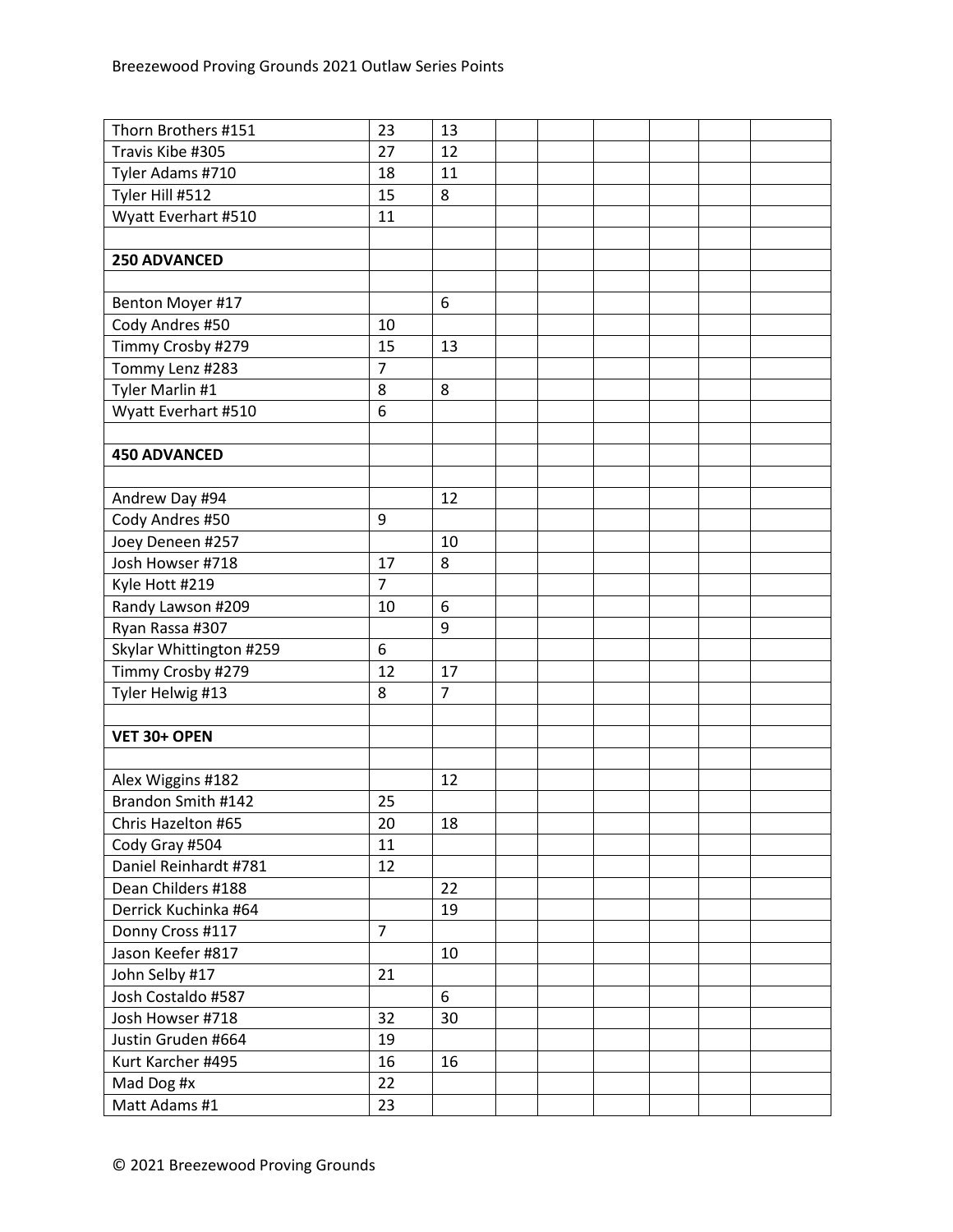| Matt Grove #472        | 10               | 15             |  |  |  |
|------------------------|------------------|----------------|--|--|--|
| Mike Feathers #447     | 17               | 13             |  |  |  |
| Paul Hrubochak #735    | 14               | 20             |  |  |  |
| Percy Clair #353       |                  | 8              |  |  |  |
| Randy Lawson #209      | 27               | 25             |  |  |  |
| Rick Fosbrink #23      |                  | $\overline{7}$ |  |  |  |
| Russell Justus #283    | 6                |                |  |  |  |
| Ryan Adams #828        | 8                | 9              |  |  |  |
| Taylor Collett #30     |                  | 23             |  |  |  |
| Travis Ritter #420     | 18               | 17             |  |  |  |
| Tyler Hill #512        | 24               | 21             |  |  |  |
| Wes Fritz #46          | 13               |                |  |  |  |
| Zack Shaw #525         | 9                | 11             |  |  |  |
| Zeb Scott #629         | 15               | 14             |  |  |  |
|                        |                  |                |  |  |  |
| <b>SENIOR 45+ OPEN</b> |                  |                |  |  |  |
|                        |                  |                |  |  |  |
| Bill Lauver #442       | 13               | 9              |  |  |  |
| Danny Waldrop #73      | 18               | 14             |  |  |  |
| Don Breinich #457      | $\overline{7}$   | $\overline{7}$ |  |  |  |
| Howard Ramsey #635     | 9                |                |  |  |  |
| Karl Knoebel #420      |                  | 6              |  |  |  |
| Mark Howser #117       | 16               | 11             |  |  |  |
| Matt Exline #97        |                  | 12             |  |  |  |
| Matt VanSant #189      | 15               |                |  |  |  |
| Mike Pettit #546       | 11               |                |  |  |  |
| Paul Hrubochak #735    | 23               | 19             |  |  |  |
| Ray Eldridge #747      | 10               |                |  |  |  |
| Rick Kramer #43        | 12               |                |  |  |  |
| Ron Adams #424         | 8                |                |  |  |  |
| Troy Kull #747         |                  | 8              |  |  |  |
| Zeb Scott #629         | 14               | 10             |  |  |  |
|                        |                  |                |  |  |  |
| <b>PIT BIKE OPEN</b>   |                  |                |  |  |  |
|                        |                  |                |  |  |  |
| #385                   | 12               |                |  |  |  |
| Bryson Brink #317      | 13               |                |  |  |  |
| Caden Mazur #420       | 11               |                |  |  |  |
| Hunter Heath #8        | 8                |                |  |  |  |
| JP Long #43            | $\boldsymbol{9}$ |                |  |  |  |
| Lucas Cook #521        | $\overline{7}$   |                |  |  |  |
| Ricky Smith #859       | 10               |                |  |  |  |
| Ron Doug #800          | 15               | 12             |  |  |  |
| Stuart Lewis #15       | 20               |                |  |  |  |
|                        |                  |                |  |  |  |
|                        |                  |                |  |  |  |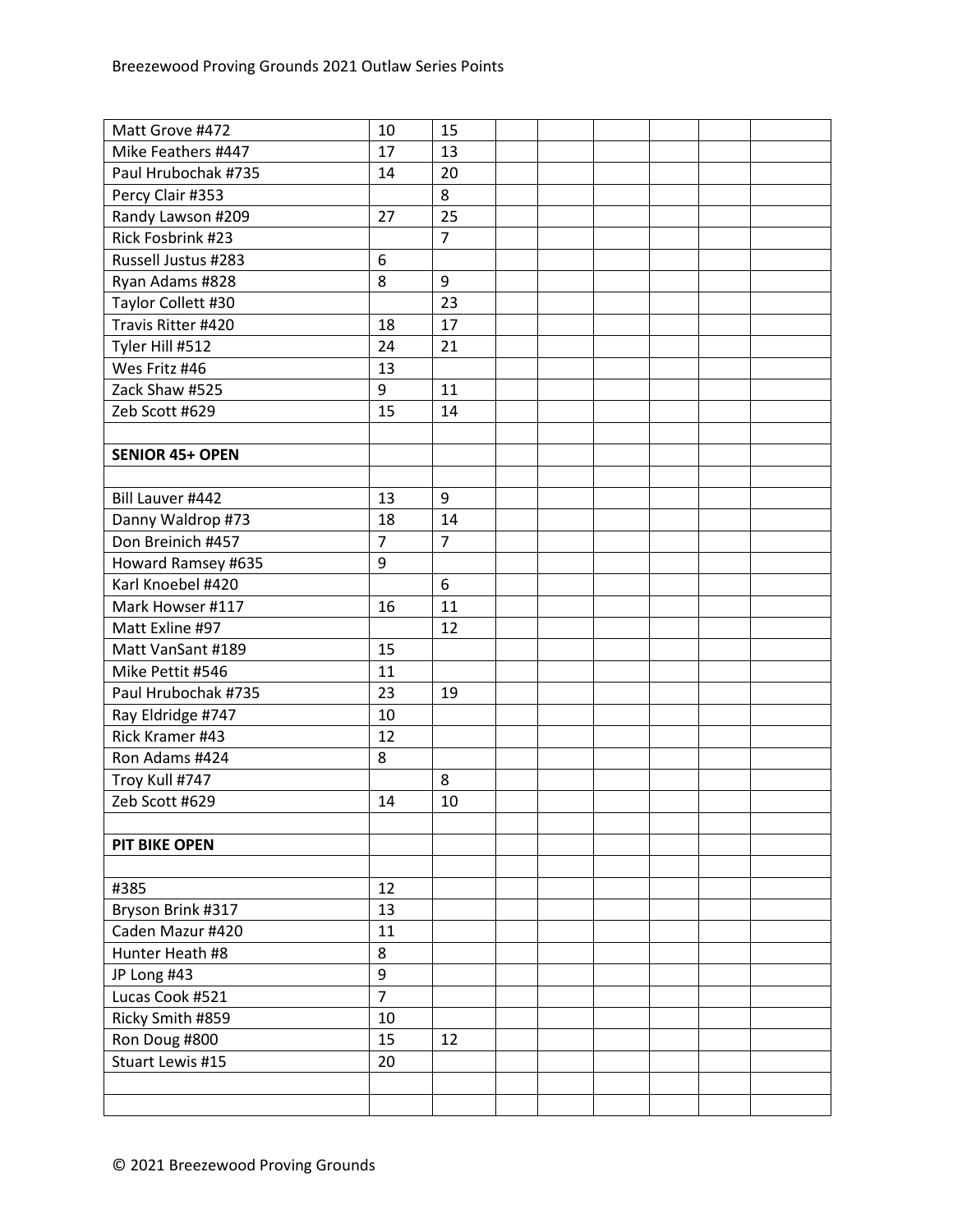| <b>QUADS</b>              |                |                |  |  |  |
|---------------------------|----------------|----------------|--|--|--|
|                           |                |                |  |  |  |
| 50/70 OPEN                |                |                |  |  |  |
|                           |                |                |  |  |  |
| Alayna Loomis #24         |                | 10             |  |  |  |
| Domeano Dunnigan #1       | 9              |                |  |  |  |
| Easton Hackenburg #24     | 14             | 15             |  |  |  |
| Jacob Thornton #85        |                | $\overline{7}$ |  |  |  |
| Jane Beckett #128         | $\overline{7}$ |                |  |  |  |
| Landon Perrier #4         | 6              | 6              |  |  |  |
| Ryan Notarianni #4        |                | 8              |  |  |  |
|                           |                |                |  |  |  |
| 90/125 OPEN               |                |                |  |  |  |
|                           |                |                |  |  |  |
| Abby Waskiewicz #010      | $\overline{7}$ |                |  |  |  |
| Alayna Loomis #24         |                | 8              |  |  |  |
| Annabella Eichner-Zuk #11 | 6              | 9              |  |  |  |
| Easton Hackenburg #24     | 10             |                |  |  |  |
| Easton Hackenburg #24     |                | 12             |  |  |  |
| Elliana Shockey #316      |                | 6              |  |  |  |
| Grace Shockey #321        |                | 10             |  |  |  |
| Jenna Crone #108          | 8              |                |  |  |  |
| Ryker Loomis #7           |                | $\overline{7}$ |  |  |  |
| Super Zach Notarianni #9  | 15             | 17             |  |  |  |
|                           |                |                |  |  |  |
|                           |                |                |  |  |  |
| 200/300 OPEN              |                |                |  |  |  |
|                           |                |                |  |  |  |
| Ethan Lapp #325           |                | 6              |  |  |  |
| Ray Eldridge #95          | 8              |                |  |  |  |
| Super Zach Notarianni #6  | 13             | 8              |  |  |  |
| Vincent Dillon #54        |                | 13             |  |  |  |
|                           |                |                |  |  |  |
| 400 Open                  |                |                |  |  |  |
|                           |                |                |  |  |  |
| Campbell Thacker #131     |                | 14             |  |  |  |
| Dakota Pittman #998       |                | 10             |  |  |  |
| Dustin Shelly #109        | 13             |                |  |  |  |
| Hayden Wentz #407         |                | 9              |  |  |  |
| Kurt Lecorchick #715      | 8              | 12             |  |  |  |
| Kyle Arnold #5            | $\overline{7}$ |                |  |  |  |
| Kyle Church #007          | 11             |                |  |  |  |
| Matthew Bixler #26        | 6              | 11             |  |  |  |
| Mike Stossell #13         |                | 8              |  |  |  |
| Nicholas Lueatke #776     | 10             |                |  |  |  |
| Tyler Marlin #609         | 9              | $\overline{7}$ |  |  |  |
|                           |                |                |  |  |  |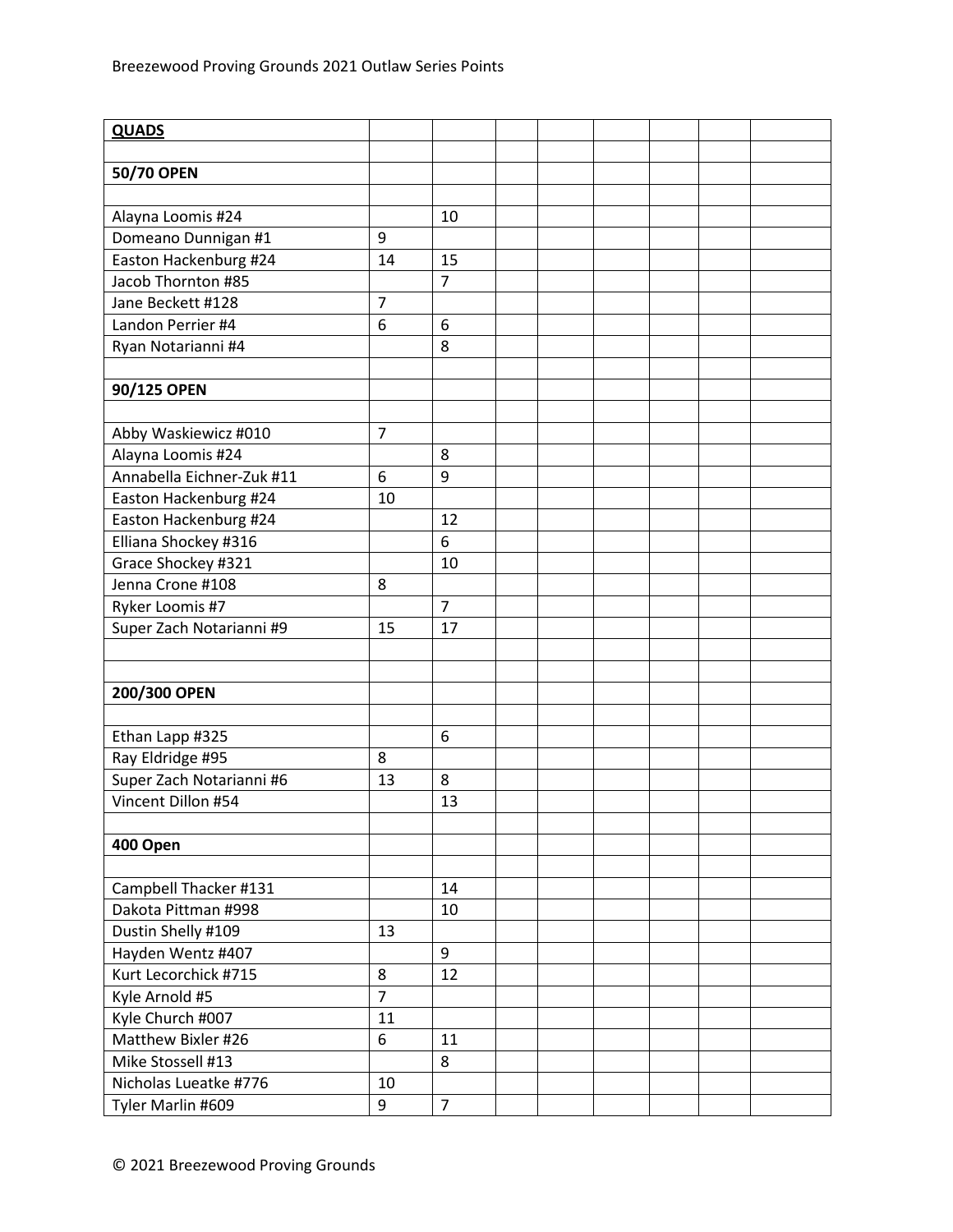| Tyler Notarianni #6    | 18                   | 19                   |  |  |  |
|------------------------|----------------------|----------------------|--|--|--|
|                        |                      |                      |  |  |  |
| <b>BEGINNER OPEN</b>   |                      |                      |  |  |  |
|                        |                      |                      |  |  |  |
| #19                    | 12                   |                      |  |  |  |
| Adam Croson #304       |                      | 15                   |  |  |  |
| Austin Lewis #343      | 15                   | 17                   |  |  |  |
| Buck Spring #293       | 14                   | 8                    |  |  |  |
| Campbell Thacker #131  |                      | $20-2^{nd}$          |  |  |  |
| Chad Lyons #708        |                      | 16                   |  |  |  |
| Chase Fetterman #82    | 15                   |                      |  |  |  |
| Chase Helsey #88       |                      | $18-3$ <sup>rd</sup> |  |  |  |
| Cody Stutzman #225     | 9                    |                      |  |  |  |
| Curtis Zuk #28         |                      | 12                   |  |  |  |
| Dustin Barnard #112    |                      | 15                   |  |  |  |
| Felecha Dashem #118    | $25-1$ <sup>st</sup> | $18-3$ <sup>rd</sup> |  |  |  |
| Hadden Snyder #315     | 9                    | 9                    |  |  |  |
| Hayden Wentz #407      | 11                   | 10                   |  |  |  |
| Jacob Leland #67       | 11                   | 10                   |  |  |  |
| Jake Englehart #211    | 10                   | 6                    |  |  |  |
| Jake Miller #21        | 10                   | 8                    |  |  |  |
| Jared O'Million #969   | 16                   | 12                   |  |  |  |
| Jeremy Crandall #86    |                      | $\overline{7}$       |  |  |  |
| Joey Miller #818       | $20 - 2^{nd}$        |                      |  |  |  |
| John Baxter #486       |                      | 14                   |  |  |  |
| Joseph Sites #305      | 16                   |                      |  |  |  |
| JR Rhinehart #10       | 13                   |                      |  |  |  |
| Justin Hodge #98       |                      | 11                   |  |  |  |
| Kyle Church #007       | $18-3$ <sup>rc</sup> |                      |  |  |  |
| Kyle Hardman #987      |                      | $9\,$                |  |  |  |
| Matt Reagan #907       | $18 - 3^{rd}$        | 17                   |  |  |  |
| Max Bittinger #846     | 17                   |                      |  |  |  |
| Nathan Nearhoof #714   | 8                    |                      |  |  |  |
| Nathan Shank #625      | 13                   | 14                   |  |  |  |
| Neal Beckett #287      | 14                   | 13                   |  |  |  |
| Nick Schildtknecht #69 | $25-1$ <sup>st</sup> |                      |  |  |  |
| Robert Mentzer #412    | $20 - 2^{nd}$        |                      |  |  |  |
| Rusty Morder #920      |                      | $20-2^{nd}$          |  |  |  |
| Ryan Masi #61          |                      | 16                   |  |  |  |
| TJ Nichols #55         |                      | $25-1$ <sup>st</sup> |  |  |  |
| Tom Spencer #08        | 17                   |                      |  |  |  |
| Travis Hodge #98       | 8                    |                      |  |  |  |
| Ty Morris #371         |                      | 13                   |  |  |  |
| Ty Nichols 325         | 12                   |                      |  |  |  |
| Vincent Dillon #54     |                      | $25-1$ <sup>st</sup> |  |  |  |
| Zach Notarianni #9     |                      | 11                   |  |  |  |
|                        |                      |                      |  |  |  |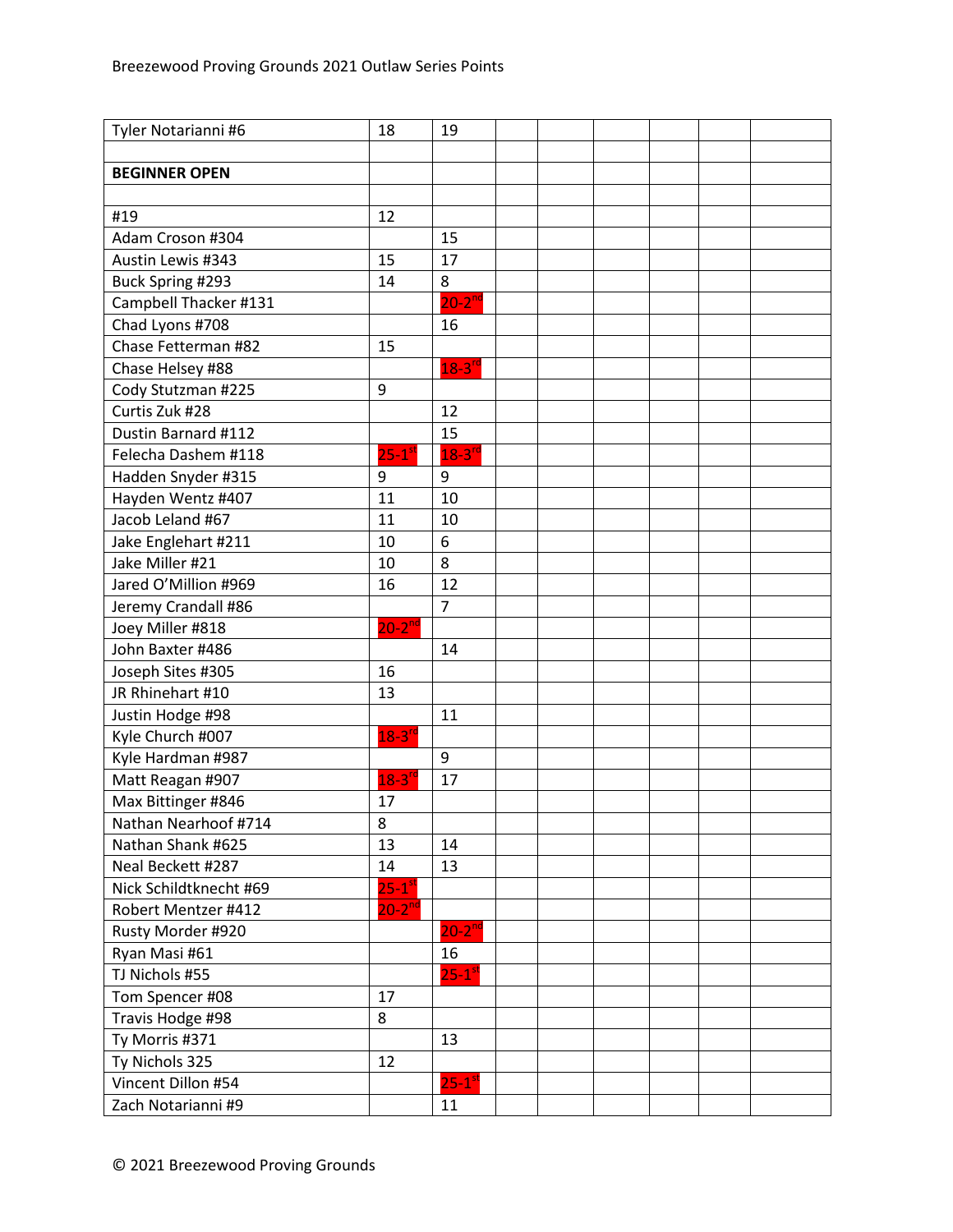| <b>INTERMEDIATE OPEN</b>  |                |                |  |  |  |
|---------------------------|----------------|----------------|--|--|--|
|                           |                |                |  |  |  |
| <b>Blake Viands #625</b>  |                | 18             |  |  |  |
| Brendan Kuchinka #88      | 8              | 23             |  |  |  |
| Cory Thornton #27         | 11             | $\overline{7}$ |  |  |  |
| Ethan Worden #794         | 18             | 12             |  |  |  |
| John Wiesheier #524       | 12             | 15             |  |  |  |
| Josh Castaldo #587        | 13             | 16             |  |  |  |
| Rich Crowley #118         | $\overline{7}$ | 10             |  |  |  |
| <b>Ricky Campbell #82</b> | 15             | 8              |  |  |  |
| Shelby Cobrando #55       | 14             | 14             |  |  |  |
| Stacey Eckenrode #431     | 10             | 11             |  |  |  |
| Taylor Smith #412         | 9              | 13             |  |  |  |
| Tyler Kalp #28            | 16             | 9              |  |  |  |
| Zack Davies #3            | 23             | 6              |  |  |  |
|                           |                |                |  |  |  |
| <b>ADVANCED OPEN</b>      |                |                |  |  |  |
|                           |                |                |  |  |  |
| Andy Rook #31             | 10             |                |  |  |  |
| Ashley Imler #6           | 9              |                |  |  |  |
| Brandon Hoag #26          |                | 23             |  |  |  |
| Brett Pochet #225         | 17             | $\overline{7}$ |  |  |  |
| Brock Jumper #112         | 18             | 14             |  |  |  |
| Bryan Wilhelm #911        | 11             |                |  |  |  |
| Cole Wertz #21            |                | 13             |  |  |  |
| Devin Baker #45           | $\overline{7}$ | 12             |  |  |  |
| Dylan Tremellen #940      | 25             |                |  |  |  |
| Gabe Lukasik #117         | 12             | 10             |  |  |  |
| Kaden Gingras #003        | 13             | 16             |  |  |  |
| Tim Notarianni #32        | 16             | 11             |  |  |  |
| TJ Notarianni #4          | 14             | 9              |  |  |  |
| Ty Gehman #113            | 20             | 15             |  |  |  |
| Tyler Marlin #609         | 15             | 18             |  |  |  |
| Tyler Notarianni #6       | 8              | 8              |  |  |  |
|                           |                |                |  |  |  |
| <b>WOMEN OPEN</b>         |                |                |  |  |  |
|                           |                |                |  |  |  |
| Anna Waskiewicz #061      | $\overline{7}$ | 8              |  |  |  |
| Brianna Bove #489         |                | 9              |  |  |  |
| Destiny Boden #32         | 9              | 10             |  |  |  |
| Felecha Dashem #118       | 10             | 11             |  |  |  |
| Maddie Hill #505          | 12             | 18             |  |  |  |
| Nevaeh Stahlman #115      |                | $\overline{7}$ |  |  |  |
| Shelby Cobrando #55       | 17             |                |  |  |  |
| Tabby Krone #4            | 8              | 13             |  |  |  |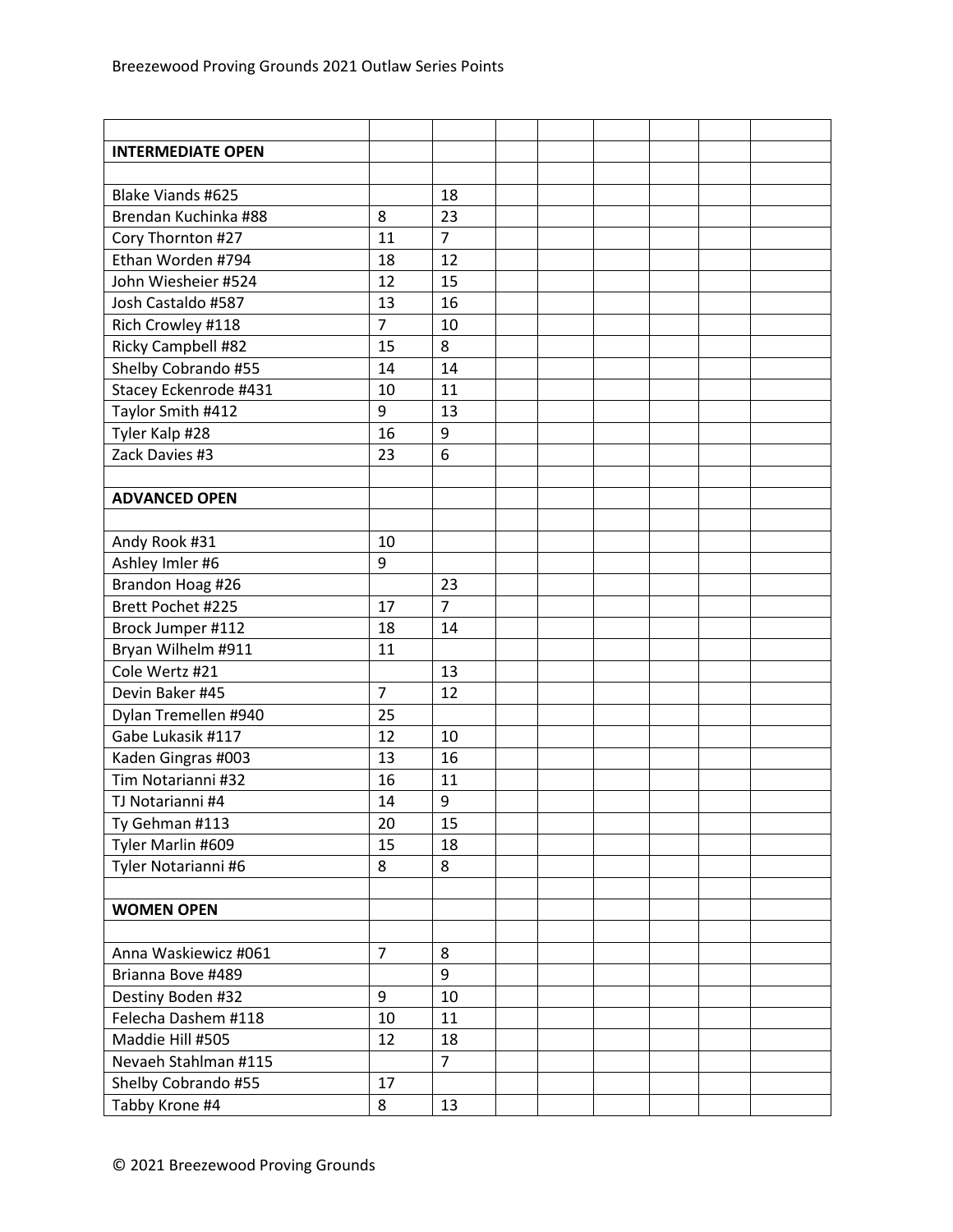| VET 30+ OPEN                   |                 |                 |  |  |  |
|--------------------------------|-----------------|-----------------|--|--|--|
|                                |                 |                 |  |  |  |
| Bill Haer #66                  | $\overline{7}$  | 8               |  |  |  |
| Brendan Kuchinka #88           | 14              | 26              |  |  |  |
| Christopher Tenney #21         | 18              | 16              |  |  |  |
| Corey Shepherd #27             |                 | 15              |  |  |  |
| Daryl Rhine #45                | 8               | 13              |  |  |  |
| Dave Keller #77                | $\overline{7}$  | 10              |  |  |  |
| Dustin Shelly #109             | 10              | 19              |  |  |  |
| Joey Miller #818               | 6               | 6               |  |  |  |
| Joseph Sites #305              | 12              |                 |  |  |  |
| Josh Castaldo #587             | 11              | 17              |  |  |  |
| Joshua Diehl #22               | 19              | 21              |  |  |  |
| Keith Helsley #88              | 10              | 9               |  |  |  |
| Kurt Lecorchick #715           | 9               | $\overline{7}$  |  |  |  |
| Nick Gmeinwieses #644          | 11              |                 |  |  |  |
| Rich Crowley #118              | 13              | 18              |  |  |  |
| Ricky Campbell #82             |                 | 14              |  |  |  |
| Stacey Eckenrode #431          | 8               | 12              |  |  |  |
| Tom Spencer #08                | 9               | 11              |  |  |  |
|                                |                 |                 |  |  |  |
|                                |                 |                 |  |  |  |
| <b>OPEN TROPHY - NO POINTS</b> |                 |                 |  |  |  |
|                                |                 |                 |  |  |  |
| <b>Blake Viands #625</b>       |                 | 4 <sup>th</sup> |  |  |  |
| Devin Baker #45                |                 | 2 <sup>nd</sup> |  |  |  |
| Jake Englehart #211            | 6 <sup>th</sup> | 6 <sup>th</sup> |  |  |  |
| Jake Miller #21                | 9 <sup>th</sup> |                 |  |  |  |
| Jared OMillian #969            |                 | 5 <sup>th</sup> |  |  |  |
| Madison Lukasik #8             | 8 <sup>th</sup> |                 |  |  |  |
| Nick Schildtknecht #69         | 7 <sup>th</sup> |                 |  |  |  |
| Taylor Smith #412              | $4^{\text{th}}$ |                 |  |  |  |
| Tim Notarianni #32             | 1 <sup>st</sup> | 1 <sup>st</sup> |  |  |  |
| TJ Notarianni #4               | 3 <sup>rd</sup> | $3^{\text{rd}}$ |  |  |  |
| Tyler Kalp #28                 | 5 <sup>th</sup> |                 |  |  |  |
| Tyler Marlin #609              | 2 <sup>nd</sup> | 7 <sup>th</sup> |  |  |  |
|                                |                 |                 |  |  |  |
| <b>TRIKES</b>                  |                 |                 |  |  |  |
|                                |                 |                 |  |  |  |
| <b>OPEN 2 STROKE</b>           |                 |                 |  |  |  |
|                                |                 |                 |  |  |  |
| Dave Swinger #520              | 9               |                 |  |  |  |
| Jeremy Cuandull #86            | 6               |                 |  |  |  |
| John Souto #316                | 17              |                 |  |  |  |
| Josh Crone #108                | 8               |                 |  |  |  |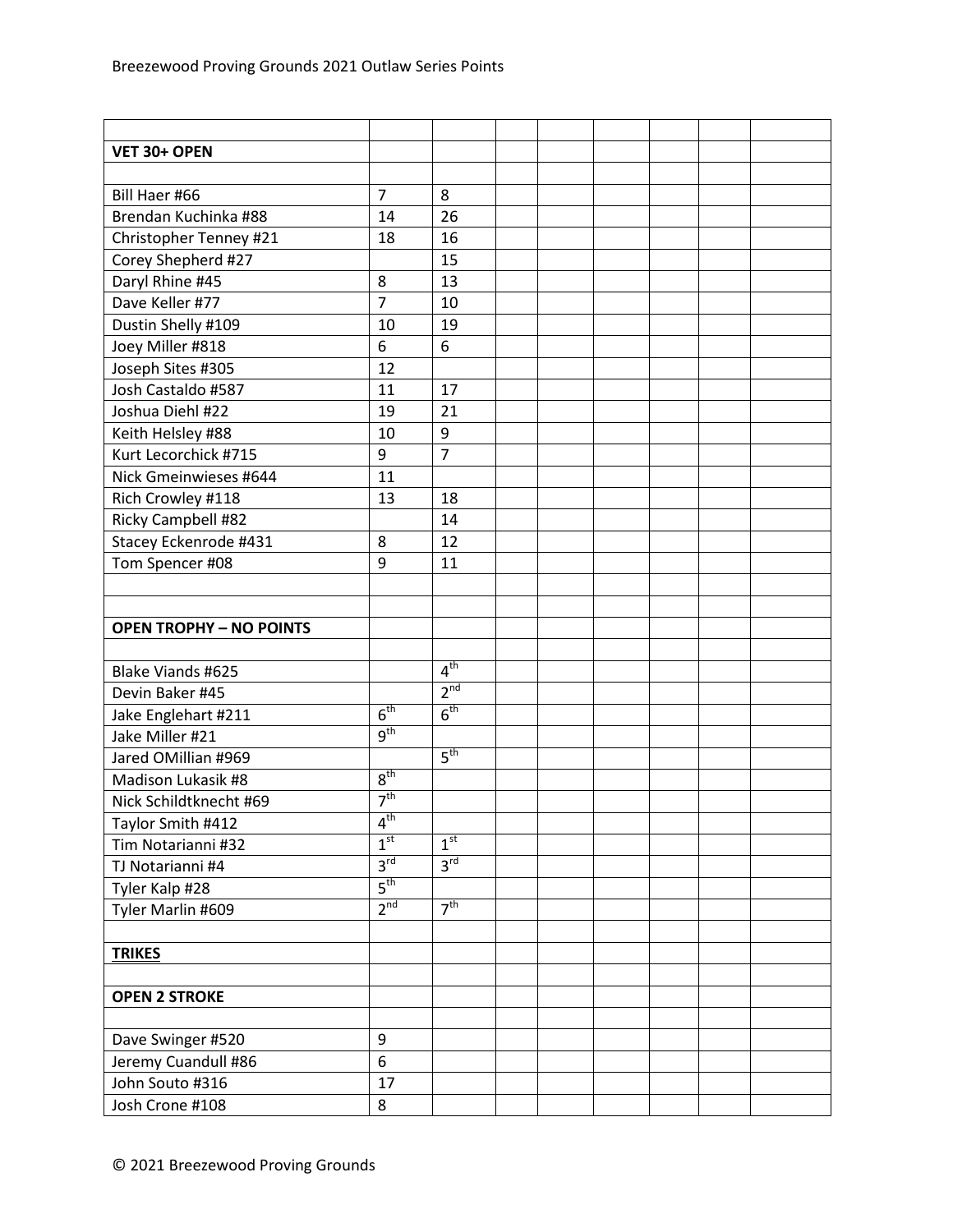| Micah Henry #72         | $\overline{7}$   |  |  |  |  |
|-------------------------|------------------|--|--|--|--|
| Sam Harkubusick #7      | 12               |  |  |  |  |
| Zachary Howard #249     | 10               |  |  |  |  |
|                         |                  |  |  |  |  |
| <b>OPEN 4 STROKE</b>    |                  |  |  |  |  |
|                         |                  |  |  |  |  |
| Lee Marker #5           | 16               |  |  |  |  |
| Nathan Mellon #36       | $\overline{7}$   |  |  |  |  |
| Pete Galanti #10        | 8                |  |  |  |  |
| Ruston Renn #69         | 11               |  |  |  |  |
| Sean Ridgway #314       | 6                |  |  |  |  |
| Tyler Hershey #27H      | 9                |  |  |  |  |
|                         |                  |  |  |  |  |
| UP TO 200cc 4 STROKE    |                  |  |  |  |  |
|                         |                  |  |  |  |  |
| Brooks Hale #210        | 10               |  |  |  |  |
| Bryan Ditch #97         | 20               |  |  |  |  |
| Dakota Cann #713        | 6                |  |  |  |  |
| Ed Steinmann #55        | 8                |  |  |  |  |
| Eddie Steinnmann Jr #58 | $\overline{7}$   |  |  |  |  |
| John Souto #316         | 13               |  |  |  |  |
| Tom Fox #68             | 12               |  |  |  |  |
| Tyler Hershey #27H      | 15               |  |  |  |  |
| Walter Kennedy #798     | 9                |  |  |  |  |
| Wilson Marker #5        | 11               |  |  |  |  |
|                         |                  |  |  |  |  |
| <b>WOMENS OPEN</b>      |                  |  |  |  |  |
|                         |                  |  |  |  |  |
| Amanda O'Loughlin #61   | 6                |  |  |  |  |
| Megan Fox #86           | 8                |  |  |  |  |
| Regina Swinger #3       | 13               |  |  |  |  |
|                         |                  |  |  |  |  |
| <b>KIDS OPEN</b>        |                  |  |  |  |  |
|                         |                  |  |  |  |  |
| Ben Galanti #5          | $\overline{7}$   |  |  |  |  |
| Kenzie Kennedy #798     | $\boldsymbol{6}$ |  |  |  |  |
| Luke Galanti #3         | 9                |  |  |  |  |
| Patterson Hale #210     | 14               |  |  |  |  |
|                         |                  |  |  |  |  |
| <b>OPEN MONEY</b>       |                  |  |  |  |  |
|                         |                  |  |  |  |  |
| John Souto #316         | 6 <sup>th</sup>  |  |  |  |  |
| Josh Crone #108         | $5^{\text{th}}$  |  |  |  |  |
| Lee Marker #5           | 4 <sup>th</sup>  |  |  |  |  |
| Nathan Mellon #36       | 7 <sup>th</sup>  |  |  |  |  |
| Sam Harkabusic #7       | 1 <sup>st</sup>  |  |  |  |  |